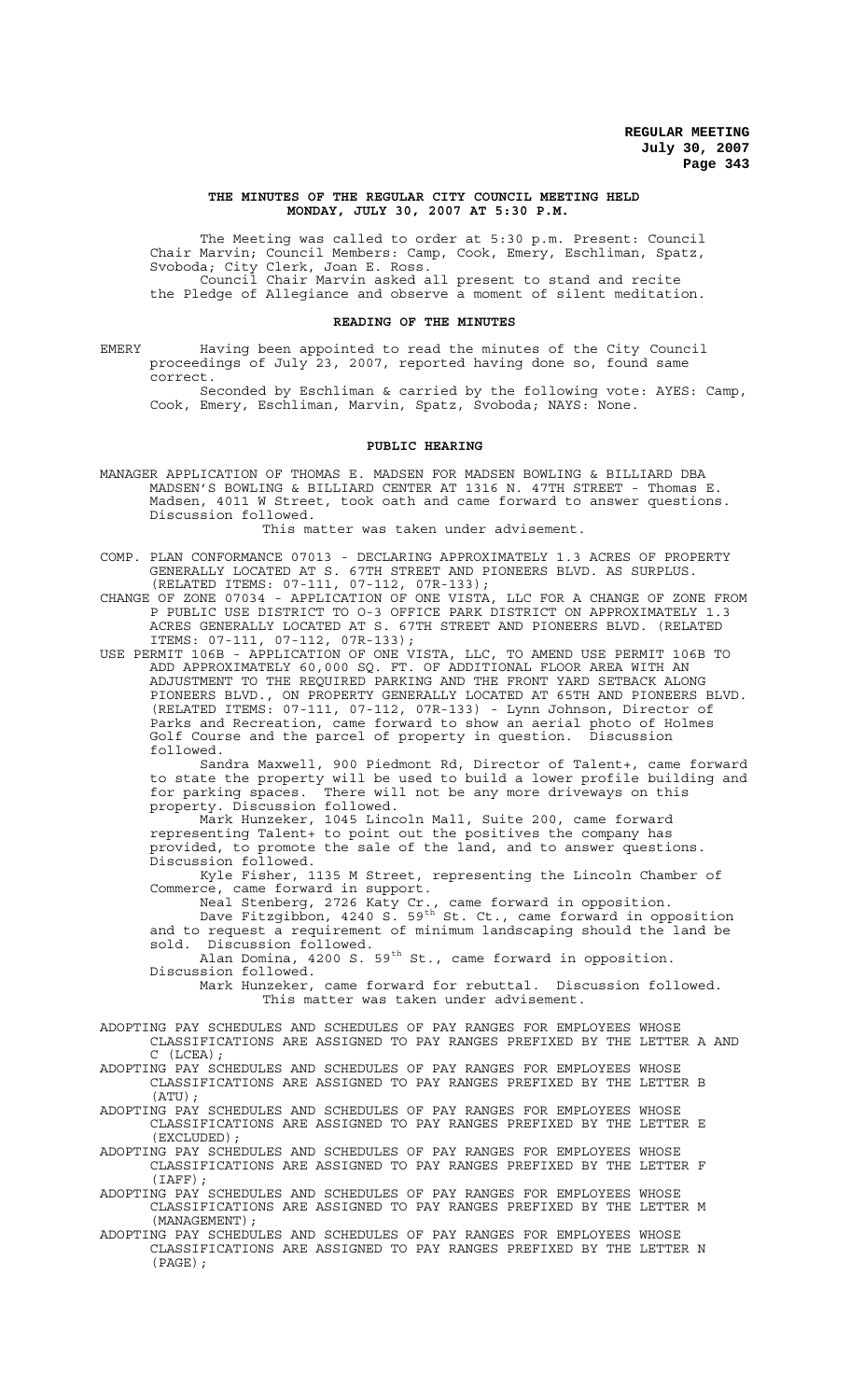ADOPTING PAY SCHEDULES AND SCHEDULES OF PAY RANGES FOR EMPLOYEES WHOSE CLASSIFICATIONS ARE ASSIGNED TO PAY RANGES PREFIXED BY THE LETTER P (LPU);

ADOPTING PAY SCHEDULES AND SCHEDULES OF PAY RANGES FOR EMPLOYEES WHOSE CLASSIFICATIONS ARE ASSIGNED TO PAY RANGES PREFIXED BY THE LETTER X (EXCLUDED) - Doug Emery, Council Member, asked to have the M range explained.

Don Taute, Director of Personnel, came forward to answer questions. Discussion followed.

This matter was taken under advisement.

AMENDING SECTION 2.76.380 OF THE LINCOLN MUNICIPAL CODE, SICK LEAVE WITH PAY, TO CHANGE THE AMOUNT OF ACCUMULATED SICK LEAVE TO BE PAID UPON RETIREMENT, DEATH OR REDUCTION IN FORCE FOR AN EMPLOYEE WHOSE PAY RANGE IS PREFIXED BY THE LETTER N OR X FROM ONE-FOURTH TO ONE-THIRD - John Spatz, Council Member, asked if this was part of the collective bargaining agreement change based upon that?

Don Taute, Director of Personnel, stated it tracts what was negotiated with the Page bargaining group. Discussion followed. This matter was taken under advisement.

SPECIAL PERMIT 1989A - APPLICATION OF SID DILLON AUTOMOBILE DEALERSHIP TO MODIFY THE DESIGN STANDARDS FOR PARKING LOTS TO ALLOW 20 FT. CANDLE LIGHTING LEVELS IN THE DISPLAY AREAS ON PROPERTY GENERALLY LOCATED AT S.  $27^{\text{TH}}$  ST. & KENDRA LN.  $(2/12/07$  - PLACED ON PENDING FOR P.H. & ACTION 5/7/07) (5/7/07 - P.H. CON'T. TO 7/23/07) (7/23/07 - CON'T. P.H W/ACTION ON 7/30/07) - Jonathan Cook, Council Member, asked if there was any feedback.

Mark Hunzeker, 1045 Lincoln Mall, Suite 200, came forward representing Sid Dillon Automobile Dealership, stated he was okay with the amendment proposed by Planning Department.

Marvin Krout, Director of Planning Dept., stated Planning Dept. met with Mike Rierden, representing the Home Owners Association, and a member of the Association Board about their concerns with the lighting. This matter was taken under advisement.

- APPROVING A LABOR CONTRACT BETWEEN THE CITY OF LINCOLN AND THE LINCOLN "M" CLASS EMPLOYEES ASSOCIATION. (7/23/07 - CON'T. P.H. W/ACTION ON 7/30/07 - Don Taute, Director of Personnel, introduced Joe Wright, Captain of the Lincoln Police Department, as president of the M Class Association. Capt. Wright, came forward to give the Council a face with the name and to answer questions. Discussion followed. This matter was taken under advisement.
- APPROVING AN INTERLOCAL AGREEMENT BETWEEN THE CITY AND SALINE COUNTY FOR THE MUTUAL AND SEPARATE RESPONSIBILITIES OF EACH IN THE OPERATION, MANAGEMENT, SUPPORT, MONITORING, AND EVALUATION OF THE SALINE ELDERCARE PROGRAM AS SPECIFIED IN THE SALINE ELDERCARE SERVICE PLAN - Denise Boyd, Lincoln Area Aging Agency, came forward to answer questions. This matter was taken under advisement.

APPROVING AN AGREEMENT BETWEEN THE CITY AND BKD, LLP FOR AUDITING SERVICES TO THE CITY OF LINCOLN FOR THE FISCAL YEARS ENDING AUGUST 31, 2007, 2008, 2009, AND 2010;

APPROVING AN AGREEMENT BETWEEN THE CITY AND BKD, LLP FOR AUDITING SERVICES FOR THE FISCAL YEARS ENDING AUGUST 31, 2007, 2008, 2009, AND 2010 FOR LINCOLN WATER AND WASTEWATER SYSTEMS - Don Herz, Finance Director, stated these audits are required by Article IV, Section 8 of the City Charter is separate and distinct from the audit board being considered that may contract for internal compliance and performance audits. This annual audit is also required by the bond ordinances for the various debt issues that the City makes. This matter was taken under advisement.

APPROVING THE 2007-2008 MANAGEMENT AND MAINTENANCE BID BUDGETS AND PROGRAM OF WORK FOR THE DOWNTOWN LINCOLN ASSOCIATION PROGRAM FOR THE PERIOD OF SEPTEMBER 1, 2007 TO AUGUST 31, 2008 - Dallas McGee, Urban Development, read a letter for public record from Dave Landis, Director of Urban Development, in support of the Downtown Lincoln Association Program. Polly McMullen of the Downtown Lincoln Association and Terry Uland, Executive Director of Neighborhood, Inc. were in attendance. This matter was taken under advisement.

**\*\* END OF PUBLIC HEARING \*\***

**TOOK BREAK 7:20 P.M. RECONVENED 7:27 P.M.**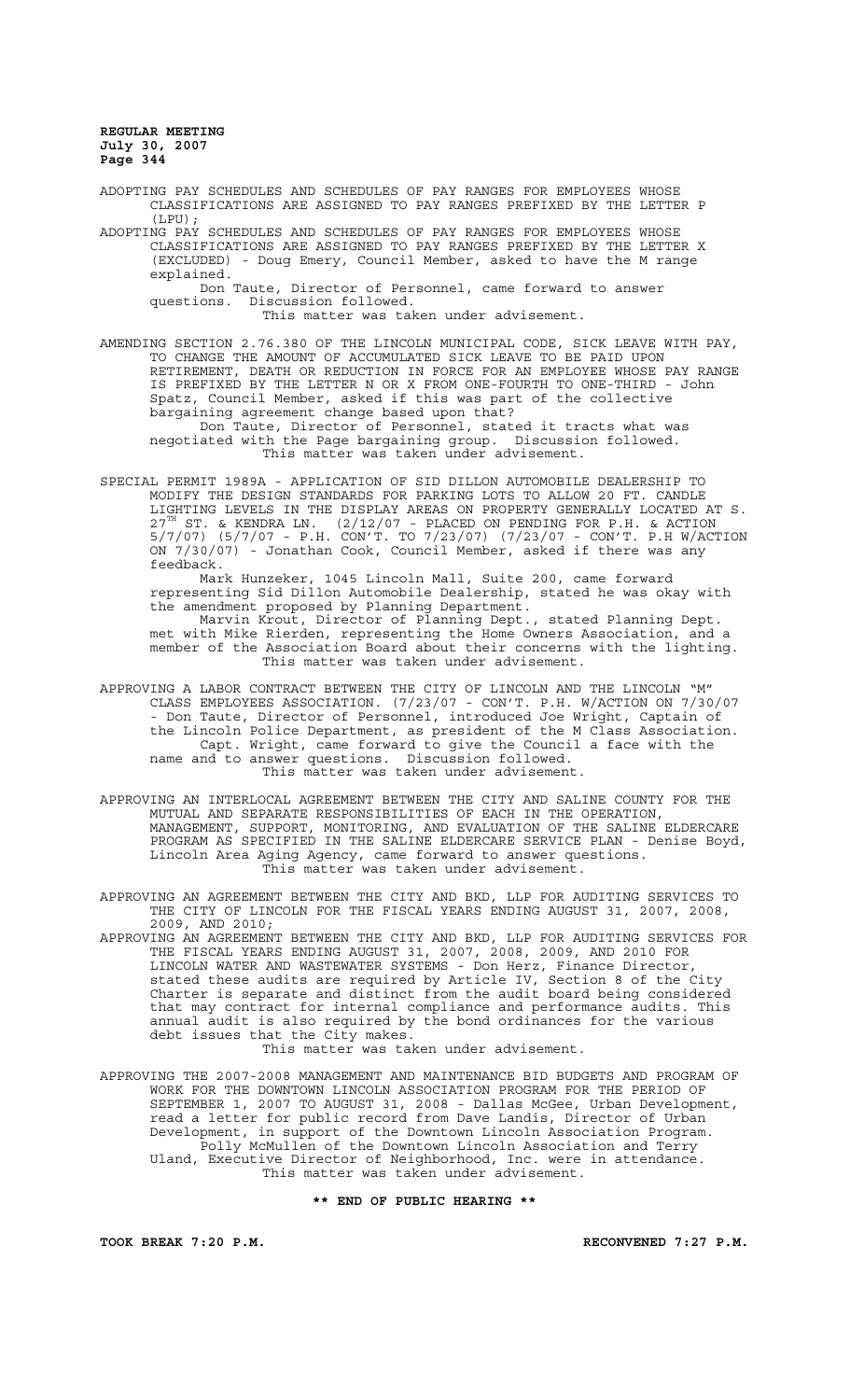## **COUNCIL ACTION**

## **LIQUOR RESOLUTIONS**

MANAGER APPLICATION OF THOMAS E. MADSEN FOR MADSEN BOWLING & BILLIARD DBA MADSEN'S BOWLING & BILLIARD CENTER AT 1316 N. 47TH STREET - CLERK read the following resolution, introduced by Jon Camp, who moved its adoption for approval:<br>A-84462 WHEREAS

A-84462 WHEREAS, Madsen Bowling & Billiard dba Madsen's Bowling & Billiard Center located at 1316 N. 47th Street, Lincoln, Nebraska has been approved for a Retail Class "C" liquor license, and now requests that Thomas E. Madsen be named manager;

WHEREAS, Thomas E. Madsen appears to be a fit and proper person to manage said business.

NOW, THEREFORE, BE IT RESOLVED by the City Council of the City of Lincoln, Nebraska:

That after hearing duly had as required by law, consideration of the facts of this application, the Nebraska Liquor Control Act, and the pertinent City ordinances, the City Council recommends that Thomas E. .<br>Madsen be approved as manager of this business for said licensee. The City Clerk is directed to transmit a copy of this resolution to the Nebraska Liquor Control Commission.

Introduced by Jon Camp Seconded by Svoboda & carried by the following vote: AYES: Camp, Cook, Emery, Eschliman, Marvin, Spatz, Svoboda; NAYS: None.

# **ORDINANCES - 2ND READING & RELATED RESOLUTIONS (as required)**

- COMP. PLAN CONFORMANCE 07013 DECLARING APPROXIMATELY 1.3 ACRES OF PROPERTY GENERALLY LOCATED AT S. 67TH STREET AND PIONEERS BLVD. AS SURPLUS. (RELATED ITEMS: 07-111, 07-112, 07R-133) - CLERK read an ordinance, introduced by Doug Emery, declaring the City-owned property generally located at South 67<sup>th</sup> Street and Pioneers Boulevard as surplus and authorizing the sale thereof, the second time.
- CHANGE OF ZONE 07034 APPLICATION OF ONE VISTA, LLC FOR A CHANGE OF ZONE FROM P PUBLIC USE DISTRICT TO O-3 OFFICE PARK DISTRICT ON APPROXIMATELY 1.3 ACRES GENERALLY LOCATED AT S. 67TH STREET AND PIONEERS BLVD. (RELATED ITEMS: 07-111, 07-112, 07R-133) - CLERK read an ordinance, introduced by Doug Emery, amending the Lincoln Zoning District Maps attached to and made a part of Title 27 of the Lincoln Municipal Code, as provided by Section 27.05.020 of the Lincoln Municipal Code, by changing the boundaries of the districts established and shown thereon, the second time.
- USE PERMIT 106B APPLICATION OF ONE VISTA, LLC, TO AMEND USE PERMIT 106B TO ADD APPROXIMATELY 60,000 SQ. FT. OF ADDITIONAL FLOOR AREA WITH AN ADJUSTMENT TO THE REQUIRED PARKING AND THE FRONT YARD SETBACK ALONG PIONEERS BLVD., ON PROPERTY GENERALLY LOCATED AT 65TH AND PIONEERS BLVD. (RELATED ITEMS: 07-111, 07-112, 07R-133)
- ADOPTING PAY SCHEDULES AND SCHEDULES OF PAY RANGES FOR EMPLOYEES WHOSE CLASSIFICATIONS ARE ASSIGNED TO PAY RANGES PREFIXED BY THE LETTER A AND C (LCEA) - CLERK read an ordinance, introduced by Doug Emery, adopting pay schedules of pay ranges for employees of the City of Lincoln, Nebraska whose classifications are assigned to pay ranges prefixed by the letters "A", and "C"; and repealing Ordinance No. 18780, passed by the City Council on August 14, 2006, the second time.
- ADOPTING PAY SCHEDULES AND SCHEDULES OF PAY RANGES FOR EMPLOYEES WHOSE CLASSIFICATIONS ARE ASSIGNED TO PAY RANGES PREFIXED BY THE LETTER B (ATU) - CLERK read an ordinance, introduced by Doug Emery, adopting pay schedules and schedules of pay ranges for employees of the City of Lincoln, Nebraska whose classifications are assigned to pay ranges profeced by the letter "B"; and repealing Ordinance No. 18781, passed by the City Council on August 14, 2006, the second time.
- ADOPTING PAY SCHEDULES AND SCHEDULES OF PAY RANGES FOR EMPLOYEES WHOSE CLASSIFICATIONS ARE ASSIGNED TO PAY RANGES PREFIXED BY THE LETTER E (EXCLUDED) - CLERK read an ordinance, introduced by Doug Emery, adopting pay schedules and schedules of pay ranges for employees of the City of Lincoln, Nebraska whose classifications are assigned to pay ranges prefixed by the letter "E"; and repealing Ordinance No. 18782, passed by the City Council on August 14, 2006, the second time.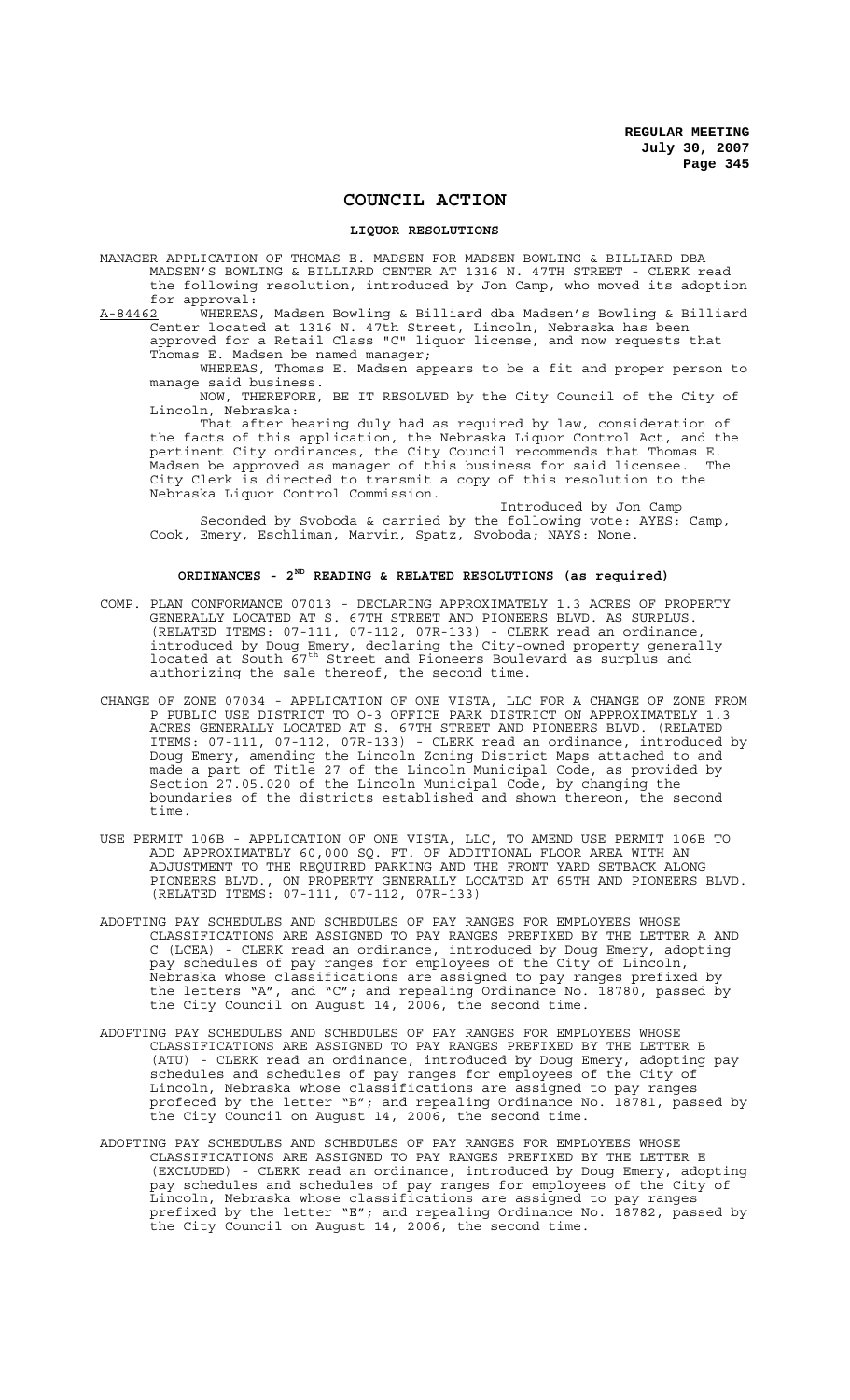- ADOPTING PAY SCHEDULES AND SCHEDULES OF PAY RANGES FOR EMPLOYEES WHOSE CLASSIFICATIONS ARE ASSIGNED TO PAY RANGES PREFIXED BY THE LETTER F (IAFF) - CLERK read an ordinance, introduced by Doug Emery, adopting pay schedules and schedules of pay ranges for employees of the City of Lincoln, Nebraska whose classifications are assigned to pay ranges prefixed by the letter "F" and repealing Ordinance No. 18783, passed by the City Council on August 14, 2006, the second time.
- ADOPTING PAY SCHEDULES AND SCHEDULES OF PAY RANGES FOR EMPLOYEES WHOSE CLASSIFICATIONS ARE ASSIGNED TO PAY RANGES PREFIXED BY THE LETTER M (MANAGEMENT) - CLERK read an ordinance, introduced by Doug Emery, adopting pay schedules and schedules of pay ranges for employees of the City of Lincoln, Nebraska whose classifications are assigned to pay ranges prefixed by the letter "M"; and repealing Ordinance No. 18784, passed by the City Council on August 14, 2006, the second time.
- ADOPTING PAY SCHEDULES AND SCHEDULES OF PAY RANGES FOR EMPLOYEES WHOSE CLASSIFICATIONS ARE ASSIGNED TO PAY RANGES PREFIXED BY THE LETTER N (PAGE) - CLERK read an ordinance, introduced by Doug Emery, adopting pay schedules and schedules of pay ranges for employees of the City of Lincoln, Nebraska whose classifications are assigned to pay ranges prefixed by the letter "N"; and repealing Ordinance No. 18785, passed by the City Council on August 14, 2006, the second time.
- ADOPTING PAY SCHEDULES AND SCHEDULES OF PAY RANGES FOR EMPLOYEES WHOSE CLASSIFICATIONS ARE ASSIGNED TO PAY RANGES PREFIXED BY THE LETTER P (LPU) - CLERK read an ordinance, introduced by Doug Emery, adopting pay schedules and schedules of pay ranges for employees of the City of Lincoln, Nebraska whose classifications are assigned to pay ranges prefixed by the letter "P"; and repealing Ordinance No. 18786, passed by .<br>the City Council on August 14, 2006, the second time.
- ADOPTING PAY SCHEDULES AND SCHEDULES OF PAY RANGES FOR EMPLOYEES WHOSE CLASSIFICATIONS ARE ASSIGNED TO PAY RANGES PREFIXED BY THE LETTER X (EXCLUDED) - CLERK read an ordinance, introduced by Doug Emery, adopting pay schedules and schedules of pay ranges for employees of the City of Lincoln, Nebraska whose classifications are assigned to pay ranges prefixed by the letter "X" and repealing Ordinance No. 18787, passed by the City Council on August 14, 2006, the second time.
- AMENDING SECTION 2.76.380 OF THE LINCOLN MUNICIPAL CODE, SICK LEAVE WITH PAY, TO CHANGE THE AMOUNT OF ACCUMULATED SICK LEAVE TO BE PAID UPON RETIREMENT, DEATH OR REDUCTION IN FORCE FOR AN EMPLOYEE WHOSE PAY RANGE IS PREFIXED BY THE LETTER N OR X FROM ONE-FOURTH TO ONE-THIRD - CLERK read an ordinance, introduced by Doug Emery, amending Section 2.76.380 of the Lincoln Municipal Code relating to Sick Leave with Pay to revise the amount of accumulated sick leave to be paid upon retirement, death or reduction in force for an employee with a pay range prefixed by "N" or "X" from one-fourth to one-third; and repealing Section 2.76.380 of the Lincoln Municipal Code as hitherto existing, the second time.

#### **PUBLIC HEARING RESOLUTIONS**

- SPECIAL PERMIT 1989A APPLICATION OF SID DILLON AUTOMOBILE DEALERSHIP TO MODIFY THE DESIGN STANDARDS FOR PARKING LOTS TO ALLOW 20 FT. CANDLE LIGHTING LEVELS IN THE DISPLAY AREAS ON PROPERTY GENERALLY LOCATED AT S.  $27^{\text{TH}}$  ST. & KENDRA LN.  $(2/12/07$  - PLACED ON PENDING FOR P.H. & ACTION 5/7/07) (5/7/07 - P.H. CON'T. TO 7/23/07) (7/23/07 - CON'T. P.H W/ACTION  $ON$   $7/30/07$ ) - PRIOR to reading:
- CAMP Moved to amend Bill No. 07R-36 on page 3, line 2, by deleting the number 12 and inserting in lieu thereof the number 20.

Seconded by Spatz & carried by the following vote: AYES: Camp, Cook, Emery, Eschliman, Marvin, Spatz, Svoboda; NAYS: None. CLERK Read the following resolution, introduced by Ken Svoboda, who

moved its adoption:

A-84463 WHEREAS, Sid Dillon Inc. has submitted an application designated as Special Permit No. 1989A for authority to amend Special Permit 1989 for a change in the lighting plan for Sid Dillon Automobile Dealership to modify the requirement that all outside lighting shall meet the City Design Standards for parking lots on property generally located at S. 27th Street and Kendra Lane, and legally described as:

Lot 4, Block 1, Tamarin Ridge Addition located in the Northeast Quarter of Section 24, township 9 North,

Range 6 East, Lancaster County, Nebraska;

WHEREAS, the Lincoln City-Lancaster County Planning Commission has held a public hearing on said application and approved the same with conditions; and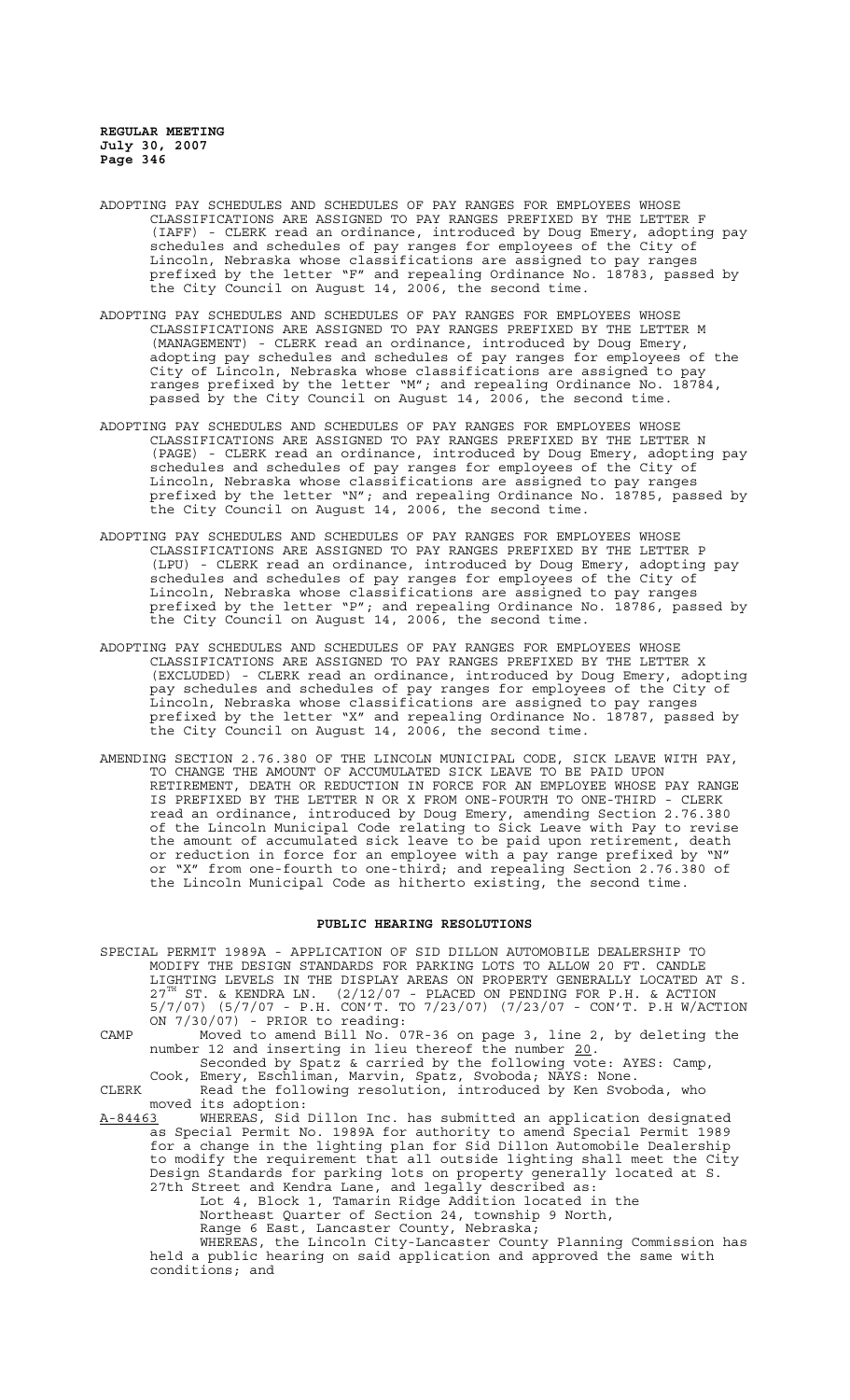WHEREAS, Sid Dillon Inc. has filed a Notice of Appeal appealing the action of the Planning Commission approving Special Permit No. 1989A; and

WHEREAS, pursuant to Lincoln Municipal Code § 27.63.025 the action appealed from is deemed advisory and the City Council is authorized to take final action on the matter; and

WHEREAS, the City Council finds that the community as a whole, the surrounding neighborhood, and the real property adjacent to the area included within the site plan for this amended special permit will not be adversely affected by granting such a permit; and

WHEREAS, said site plan together with the terms and conditions hereinafter set forth are consistent with the comprehensive plan of the City of Lincoln and with the intent and purpose of Title 27 of the Lincoln Municipal Code to promote the public health, safety, and general welfare; and

NOW, THEREFORE, BE IT RESOLVED by the City Council of the City of Lincoln, Nebraska:

That the application of Sid Dillon Inc. hereinafter referred to as "Permittee", to amend Special Permit 1989 for a change in the lighting plan for Sid Dillon Automobile Dealership to modify the requirement that all outside lighting shall meet the City Design Standards for parking lots on property described above be and the same is hereby granted under the provisions of Section 27.63.470 and Chapter 27.65 of the Lincoln Municipal Code upon condition that construction of said lighting fixtures be in strict compliance with said application, the site plan, and the following additional express terms, conditions, and requirements:

1. This amendment approves an amended lighting plan for the auto dealership on Lot 4, Block 1 as shown on the site plan. 2. This special permit is approved contingent on the following

conditions:

 a. The Permittee shall submit a revised site plan including five copies showing the following revisions to the Planning Department office for review and approval.

- i. Revise Note #3 under Special Permit-Planned Service Commercial to read, "Parking lot lighting shall meet City of Lincoln Design Standards for parking lots. All outside lighting shall meet City of Lincoln Design Standards relative to light measurements at the zoned property line."
- ii. Add a new note under Special Permit-Planned Service Commercial for display lot lighting levels in Lot 4, Block 1, to read, "After sunset and during business hours, display lot lighting levels shall not exceed an average foot candle measurement greater than <del>12</del> 20,<br>and after business hours display lot lighting levels shall not exceed an average foot candle measurement greater than 4. The light fixtures for display lot lighting shall be modified to add full cut-off shielding. Any future replacement of the existing fixtures shall be a full cut-off design.
- iii. Identify on the site plan the existing display lot area for Lot 4, Block 1.
- iv. Outside lighting levels beyond the display lot area for Lot 4, Block 1, shall not exceed an average foot candle measurement greater than 4.
- b. Provide documentation from the Register of Deeds that the letter of acceptance as required by the approval of the special permit has been recorded.

3. The site plan accompanying this permit shall be the basis for all interpretations of setbacks, yards, locations of buildings, location of parking and circulation elements, and similar matters.

4. This resolution's terms, conditions, and requirements bind and obligate the Permittee, its successors and assigns.

The applicant shall sign and return the letter of acceptance to the City Clerk within 60 days following the approval of the special permit, provided, however, said 60-day period may be extended up to six months by administrative amendment. The City Clerk shall file a copy of the resolution approving the special permit and the letter of acceptance with the Register of Deeds, filling fees therefor to be paid in advance by the applicant

6. The site plan as approved with this resolution voids and supersedes all previously approved site plans, however all resolutions approving previous permits remain in force unless specifically amended by this resolution.

Introduced by Ken Svoboda Seconded by Camp & carried by the following vote: AYES: Camp, Cook, Emery, Eschliman, Marvin, Spatz, Svoboda; NAYS: None.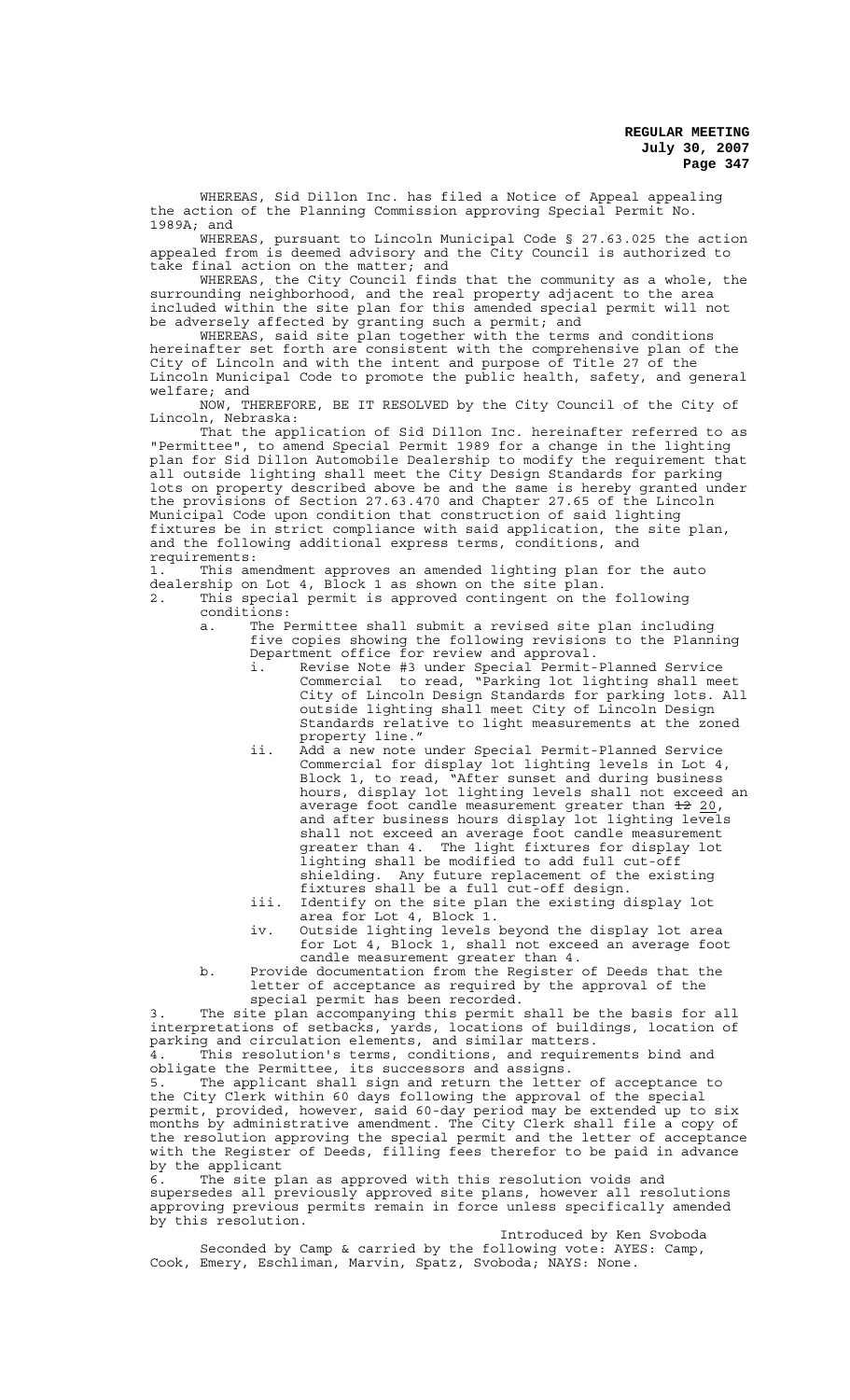APPROVING A LABOR CONTRACT BETWEEN THE CITY OF LINCOLN AND THE LINCOLN "M" CLASS EMPLOYEES ASSOCIATION. (7/23/07 - CON'T. P.H. W/ACTION ON 7/30/07) - CLERK read the following resolution, introduced by Jonathan Cook, who

moved its adoption:<br>A-84464 BE IT RESOLVE BE IT RESOLVED by the City Council of the City of Lincoln, Nebraska:

That the attached labor contract between the City of Lincoln and the Lincoln "M" Class Employees Assocition, to be effective August 23, 2007, is hereby approved, and the Mayor is authorized to execute the same on behalf of the City.

Introduced by Jonathan Cook Seconded by Svoboda & carried by the following vote: AYES: Camp, Cook, Emery, Eschliman, Marvin, Spatz, Svoboda; NAYS: None.

#### ACCEPTING THE REPORT OF NEW AND PENDING CLAIMS AGAINST THE CITY AND APPROVING DISPOSITION OF CLAIMS SET FORTH FOR THE PERIOD OF JULY 1 - 15, 2007 - CLERK read the following resolution, introduced by Doug Emery, who moved its adoption:

A-84465 BE IT RESOLVED by the City Council of the City of Lincoln, Nebraska:

That the claims listed in the attached report, marked as Exhibit "A", dated July 16, 2007, of various new and pending tort claims filed against the City of Lincoln with the Office of the City Attorney or the Office of the City Clerk, as well as claims which have been disposed of, are hereby received as required by Neb. Rev. Stat. § 13-905 (Reissue 1997). The dispositions of claims by the Office of the City Attorney, as shown by the attached report, are hereby approved:

| DENIED               |      | ALLOWED OR SETTLED                         |            |
|----------------------|------|--------------------------------------------|------------|
| Rita Helms           | NAS* | Ann Geary                                  | \$2,045.00 |
| Holly Gotts          | NAS* | Karrie L. Lickliter                        | 189.31     |
|                      |      | Daniel Kohl & Michelle Story-Kohl 1,325.00 |            |
|                      |      | Dusty Lord                                 | 932.96     |
| *No Amount Specified |      |                                            |            |

The City Attorney is hereby directed to mail to the various claimants listed herein a copy of this resolution which shows the final disposition of their claim.

Introduced by Doug Emery Seconded by Eschliman & carried by the following vote: AYES: Camp, Cook, Emery, Eschliman, Marvin, Spatz, Svoboda; NAYS: None.

APPROVING AN INTERLOCAL AGREEMENT BETWEEN THE CITY AND SALINE COUNTY FOR THE MUTUAL AND SEPARATE RESPONSIBILITIES OF EACH IN THE OPERATION, MANAGEMENT, SUPPORT, MONITORING, AND EVALUATION OF THE SALINE ELDERCARE PROGRAM AS SPECIFIED IN THE SALINE ELDERCARE SERVICE PLAN - CLERK read the following resolution, introduced by Doug Emery, who moved its

adoption:<br><u>A-84466</u> BE BE IT RESOLVED by the City Council of the City of Lincoln, Nebraska:

That the Saline County Eldercare Program Contract between the City of Lincoln Area Agency on Aging and Saline County for the mutual and separate responsibilities of each in the operation, management, support, monitoring, and evaluation of the Saline Eldercare Program as specified in the Saline Eldercare Service Plan, upon the terms and conditions as set forth in said Contract, which is attached hereto marked as Attachment "A" and made a part hereof by reference, is hereby accepted and approved and the Mayor is hereby authorized to execute said Saline County eldercare Program Contract on behalf of the City.

Introduced by Doug Emery Seconded by Svoboda & carried by the following vote: AYES: Camp, Cook, Emery, Eschliman, Marvin, Spatz, Svoboda; NAYS: None.

APPROVING AN AGREEMENT BETWEEN THE CITY AND BKD, LLP FOR AUDITING SERVICES TO THE CITY OF LINCOLN FOR THE FISCAL YEARS ENDING AUGUST 31, 2007, 2008, 2009, AND 2010 - CLERK read the following resolution, introduced by Doug Emery, who moved its adoption:

A-84467 WHEREAS, the City Council is required by Article IV, Section 8 of the Charter of the City of Lincoln to contract with certified public accountants to make independent audits of all City funds and accounts in accordance with accepted auditing practices as of the end of the fiscal year; and

WHEREAS, BKD, L.L.P., Certified Public Accountants, are willing to provide such an audit of all City of Lincoln funds except Lincoln Electric System, Lincoln Water System, Lincoln Wastewater System, and Community Health Endowment for fiscal years ending August 31, 2007, 2008, 2009, and 20010.

NOW, THEREFORE, BE IT RESOLVED by the City Council of the City of Lincoln, Nebraska: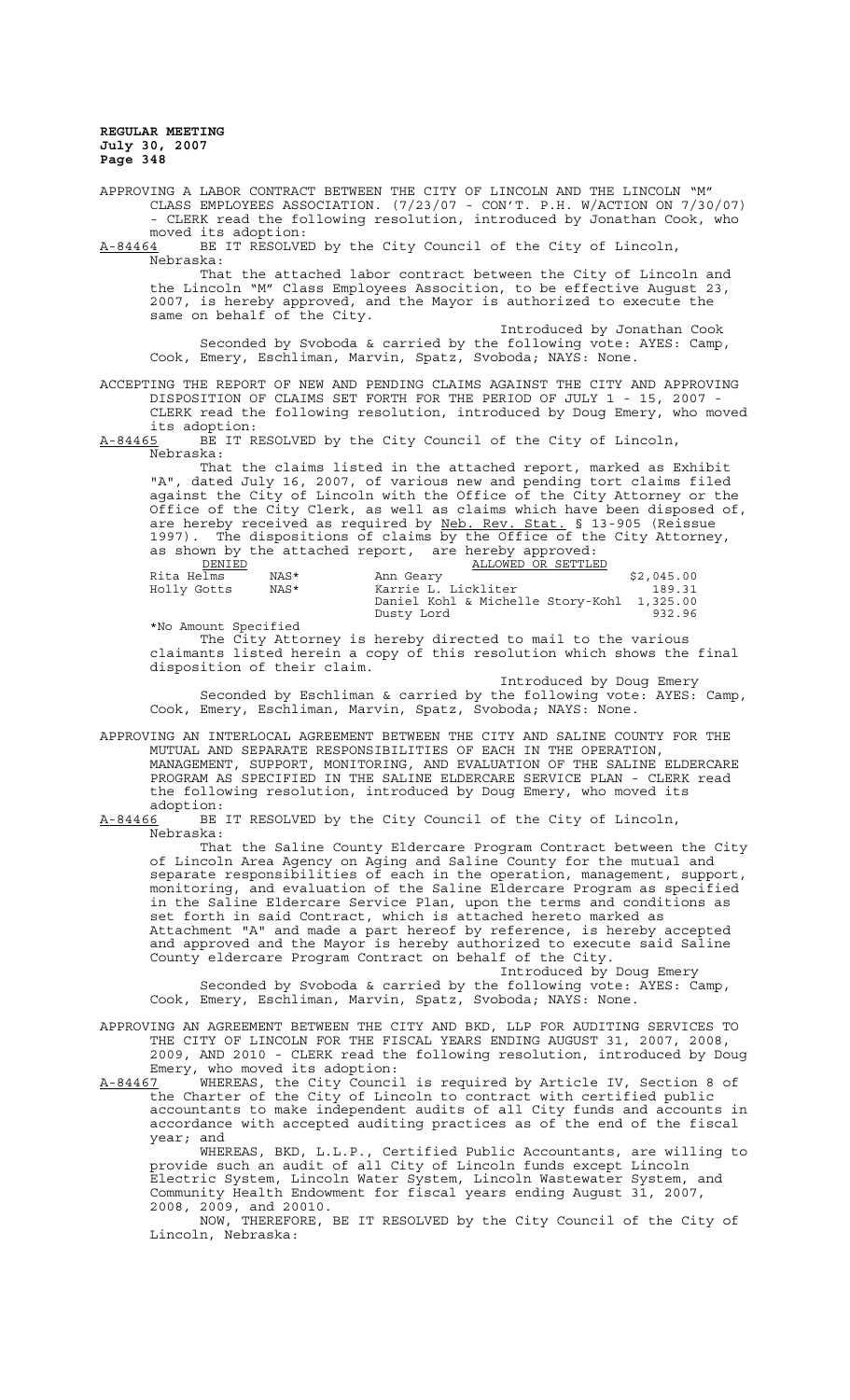That the attached Letter of Agreement, marked as Exhibit "A" and made a part hereof as though fully set forth verbatim between BKD, L.L.P., and the City of Lincoln, Nebraska, which provides for an audit of City of Lincoln funds except Lincoln Electric System, Lincoln Water System, Lincoln Wastewater System, and Community Health Endowment for the fiscal years ending August 31, 2007, 2008, 2009, and 2010, upon the terms and conditions contained therein is hereby accepted and approved. BE IT FURTHER RESOLVED that the Mayor is hereby authorized to sign said Letter of Agreement on behalf of the City.

Introduced by Doug Emery Seconded by Svoboda & carried by the following vote: AYES: Camp, Cook, Emery, Eschliman, Marvin, Spatz, Svoboda; NAYS: None.

APPROVING AN AGREEMENT BETWEEN THE CITY AND BKD, LLP FOR AUDITING SERVICES FOR THE FISCAL YEARS ENDING AUGUST 31, 2007, 2008, 2009, AND 2010 FOR LINCOLN WATER AND WASTEWATER SYSTEMS - CLERK read the following

resolution, introduced by Doug Emery, who moved its adoption: A-84468 MHEREAS, the City Council is required by Article IV, Section 8 of the Charter of the City of Lincoln to contract with certified public accountants to make independent audits of all City funds and accounts in accordance with accepted auditing practices as of the end of the fiscal year; and

WHEREAS, BKD, Certified Public Accounts, are willing to provide such an audit of the Lincoln Water and Wastewater Systems for Fiscal Years ending August 31, 2007, 2008, 2009, and 2010.

NOW, THEREFORE, BE IT RESOLVED by the City Council of the City of Lincoln, Nebraska:

That the attached agreement between BKD, Certified Public Accountants, and the City of Lincoln, Nebraska, which provides for an audit of the Lincoln Water and Wastewater Systems for the Fiscal Years ending August 31, 2007, 2008, 2009, and 2010, upon the terms and conditions contained therein is hereby accepted and approved. BE IT FURTHER RESOLVED that the Mayor is hereby authorized to sign said agreement and amendment on behalf of the City.

Introduced by Doug Emery Seconded by Svoboda & carried by the following vote: AYES: Camp, Cook, Emery, Eschliman, Marvin, Spatz, Svoboda; NAYS: None.

APPROVING THE 2007-2008 MANAGEMENT AND MAINTENANCE BID BUDGETS AND PROGRAM OF WORK FOR THE DOWNTOWN LINCOLN ASSOCIATION PROGRAM FOR THE PERIOD OF SEPTEMBER 1, 2007 TO AUGUST 31, 2008 - CLERK read the following resolution, introduced by Doug Emery, who moved its adoption:

A-84469 WHEREAS, the City of Lincoln has entered into a contract with the Downtown Lincoln Association for the provision of services within various downtown business improvement districts; and

WHEREAS, said contract requires the submittal of a work plan and annual budgets for work to be performed in the Downtown Management and Maintenance Districts by the Downtown Lincoln Association. NOW, THEREFORE, BE IT RESOLVED by the City Council of the City of

Lincoln, Nebraska: That the attached 2007-2008 Maintenance and Management BID Budgets and Program of Work for the Downtown Lincoln Association Program for the period of September 1, 2007 to August 31, 2008 which is attached hereto and marked as Attachment "A" is hereby approved.

Introduced by Doug Emery Seconded by Svoboda & carried by the following vote: AYES: Camp, Cook, Emery, Eschliman, Marvin, Spatz, Svoboda; NAYS: None.

### **PETITIONS & COMMUNICATIONS**

THE FOLLOWING HAVE BEEN REFERRED TO THE PLANNING DEPARTMENT: Change of Zone No. 07038: App. of Ron Biloff from R-4 Residential District to O-2 Suburban Office District, on property generally located at S. 47<sup>th</sup> Street and Lowell Avenue. Change of Zone No. 07040HP: App. of the Historic Preservation Commission on behalf of the Havelock Business Association to designate the Havelock Avenue Landmark District generally described as the properties from 6024 Havelock Avenue to 6242 Havelock Avenue, and from 6033 Havelock Avenue to 6245 Havelock Avenue. Special Permit No. 07026: App. of Opus X for a domiciliary care facility on property legally described as Lot 2, Block 1, Chez Ami Knolls 9th Addition. Special Permit No. 07028: App. of Nebraska Family Council for a Non-Profit Religious Educational and Philanthropic Institution on property generally located at the northeast corner of S. 11<sup>th</sup> Street and E Street.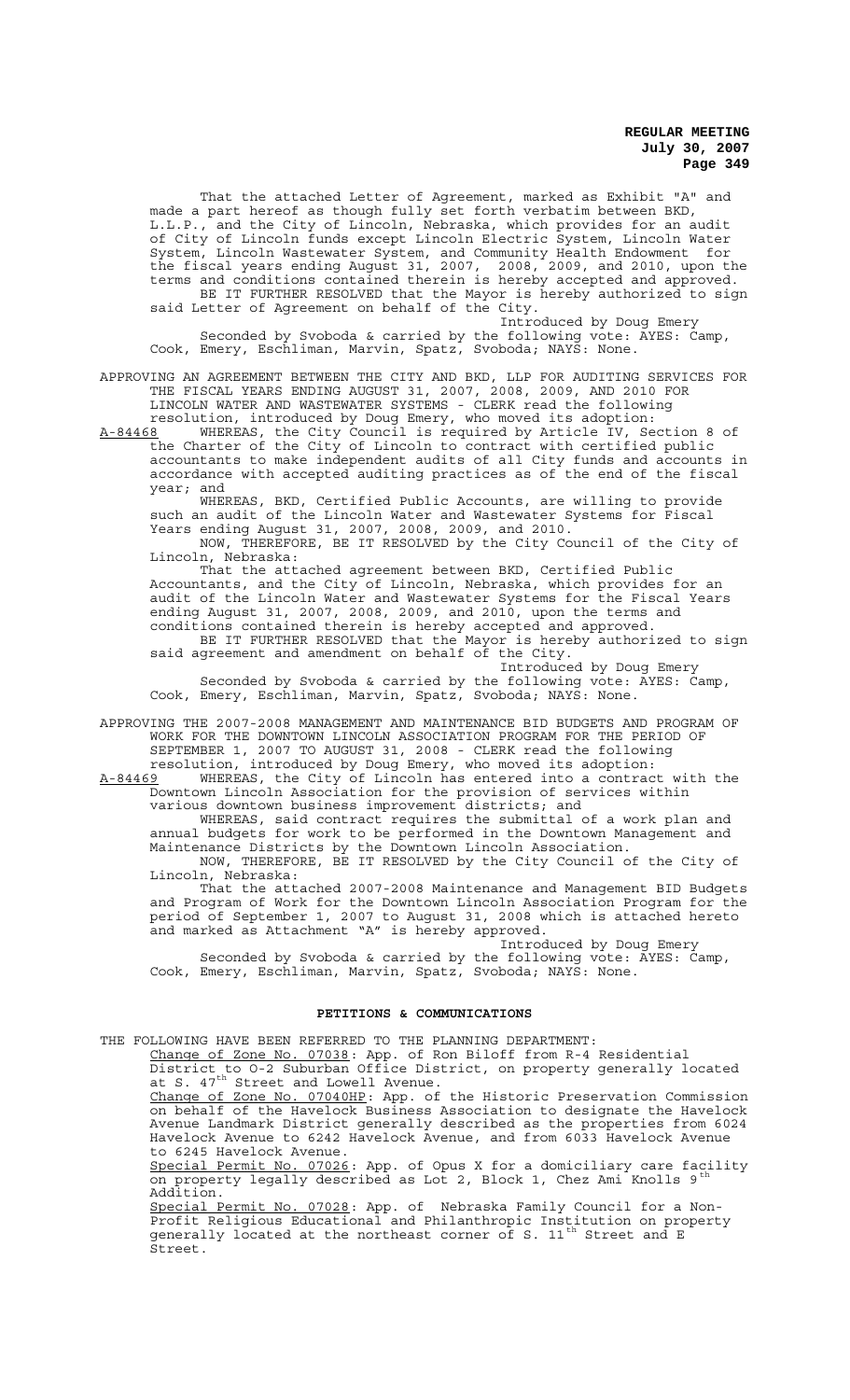SETTING THE HEARING DATE OF MONDAY, AUGUST 13, 2007 AT 1:30 P.M. FOR THE APPLICATION OF BHUTANESE FOOD, INC. DBA THE OVEN EAST FOR A CLASS C LIQUOR LICENSE LOCATED AT 4104 PIONEER WOODS DRIVE #101 - CLERK read the following resolution, introduced by Robin Eschliman, who moved its adoption:

A-84470 BE IT RESOLVED by the City Council, of the City of Lincoln, that a hearing date is hereby set for Monday, August 13, 2007, at 1:30 p.m. or as soon thereafter as possible in the City Council Chambers, County-City Building, 555 S. 10<sup>th</sup> St., Lincoln, NE, for the application of Bhutanese Food, Inc. dba The Oven East for a Class C liquor license located at 4104 Pioneer Woods Drive #101.

If the Police Dept. is unable to complete the investigation by said time, a new hearing date will be set.

Introduced by Robin Eschliman Seconded by Camp & carried by the following vote: AYES: Camp, Cook, Emery, Eschliman, Marvin, Spatz, Svoboda; NAYS: None.

## **MISCELLANEOUS BUSINESS - NONE**

### **REPORTS OF CITY OFFICERS**

REAPPOINTING LIZABETH KUHLMAN TO THE INTERNATIONAL FIRE CODE BOARD OF APPEALS FOR A TERM EXPIRING DECEMBER 15, 2009. (REQUEST TO WITHDRAW) - PRIOR to reading:

COOK Moved to Withdraw Bill NO. 07R-138.

Seconded by Camp & carried by the following vote: AYES: Camp, Cook, Emery, Eschliman, Marvin, Spatz, Svoboda; NAYS: None. The ordinance, having been **WITHDRAWN**, was assigned the File **#38-4557** & was

placed on file in the Office of the City Clerk.

REAPPOINTING RONALD GEARY TO THE HEATING, VENTILATING & COOLING BOARD OF EXAMINERS FOR A TERM EXPIRING MARCH 15, 2009 - CLERK read the following resolution, introduced by Doug Emery, who moved its adoption: A-84471 BE IT RESOLVED by the City Council of the City of Lincoln,

Nebraska: That the reappointment of Ronald Geary to the Heating, Ventilating & Cooling Board of Examiners for a term expiring March 15, 2009, is hereby approved.

Introduced by Doug Emery Seconded by Svoboda & carried by the following vote: AYES: Camp, Cook, Emery, Eschliman, Marvin, Spatz, Svoboda; NAYS: None.

CLERK'S LETTER AND MAYOR'S APPROVAL OF RESOLUTIONS AND ORDINANCES PASSED BY THE CITY COUNCIL ON JULY 16, 2007 - CLERK presented said report which was placed on file in the Office of the City Clerk.

REPORT FROM CITY TREASURER OF CITY CASH ON HAND AT THE CLOSE OF BUSINESS JUNE 30, 2007 - CLERK presented said report which was placed on file in the Office of the City Clerk. **(5-21)** 

## **ORDINANCE - 1ST READING & RELATED RESOLUTIONS (AS REQUIRED) - NONE**

### **ORDINANCES - 3RD READING & RELATED RESOLUTIONS (as required)**

APPROVING A LEASE AGREEMENT BETWEEN LINCOLN MEDICAL EDUCATION PARTNERSHIP AND THE CITY OF LINCOLN FOR A THREE-YEAR LEASE OF SPACE FOR THE LINCOLN-LANCASTER COUNTY HEALTH DEPARTMENT WIC PROGRAM AT 4500 VALLEY ROAD - CLERK read an ordinance, introduced by Jonathan Cook, accepting and approving a Lease Agreement between the City of Lincoln, Nebraska and Lincoln Medical Education Partnership for a lease of 200 sq. ft. of space at 4600 Valley Road, Lincoln, Lancaster County, Nebraska, on behalf of the Lincoln-Lancaster County Health Department for its WIC Program for a term of three years, the third time. COOK Moved to pass the ordinance as read.

Seconded by Svoboda & carried by the following vote: AYES: Camp, Cook, Emery, Eschliman, Marvin, Spatz, Svoboda; NAYS: None. The ordinance, being numbered **#18964**, is recorded in Ordinance Book #26, Page

# **REGISTERED TO SPEAK SESSION - NONE**

**OPEN MICROPHONE SESSION - NONE**